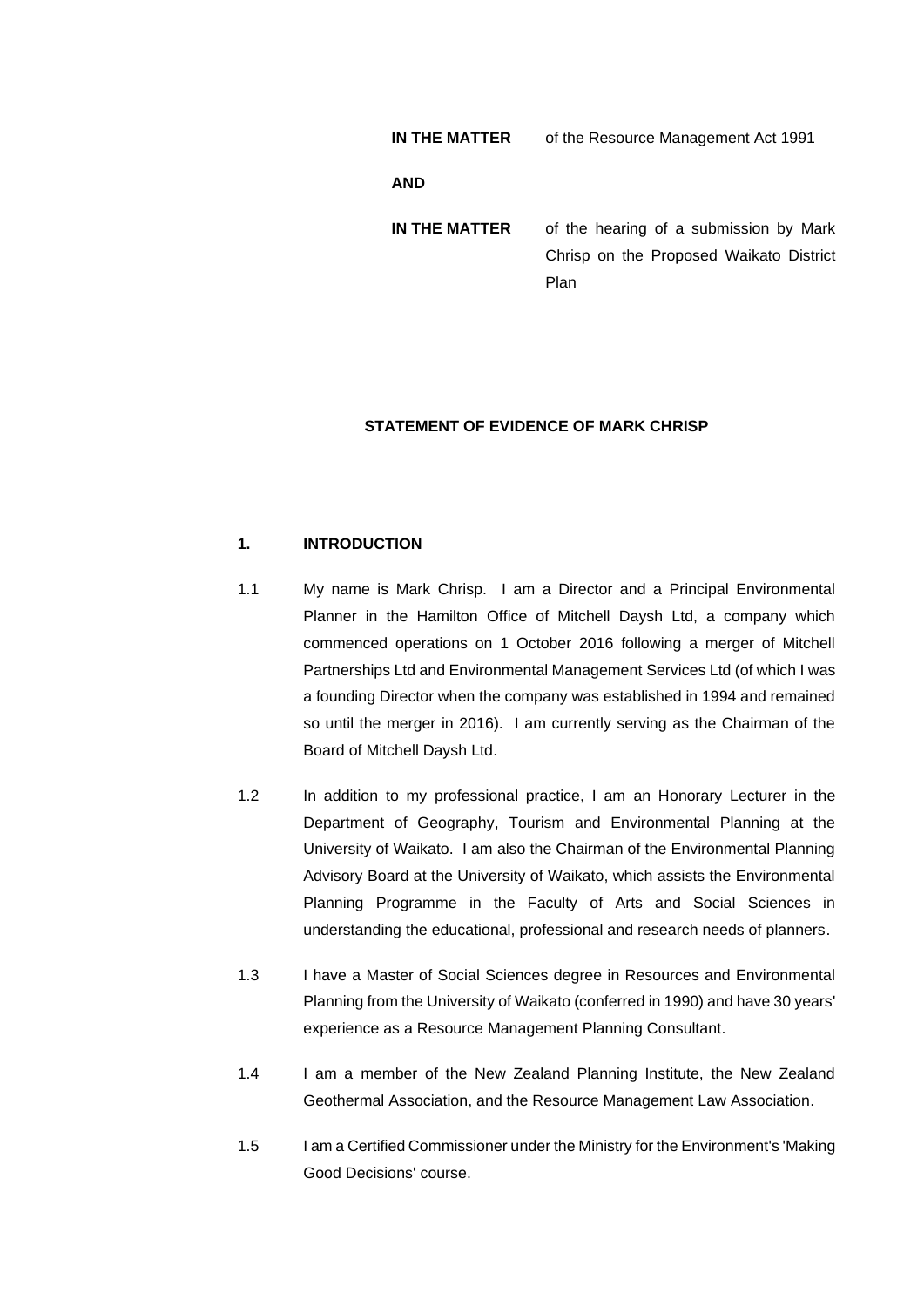- 1.6 I have appeared as an Expert Planning Witness in numerous Council and Environment Court hearings, as well as several Boards of Inquiry (most recently as the Expert Planning Witness for the Hawke's Bay Regional Investment Company Ltd's proposed Ruataniwha Water Storage Scheme).
- 1.7 I have been involved in numerous district plan processes (reviews and plan changes), both as an author of such documents or assisting submitters.

### **Scope of Evidence**

- 1.8 This statement of evidence focuses on the one matter that was the subject of my submission on the Proposed Waikato District Plan, namely the minimum lot size for subdivision in the Country Living Zone. Specifically, my evidence will cover:
	- (a) The relief sought in the submission;
	- (b) The s.42A Report;
	- (c) The rationale for a 3,000m<sup>2</sup> minimum lot size;
	- (d) The analysis in the s.42a Report;
	- (e) The issues raised by the Hamilton City Council; and
	- (f) By way of a conclusion, why a  $3,000m^2$  minimum lot size is the most appropriate outcome in terms of the matters to be considered under s.32 of the RMA.

## **Code of Conduct**

- 1.9 I confirm that I have read the Code of Conduct for Expert Witnesses 2014 contained in the Environment Court Practice Note and I agree to comply with it. My qualifications as an expert are set out above. I confirm that the issues addressed in this brief of evidence are within my area of expertise, except where I state that I am relying on what I have been told by another person. I have not omitted to consider material facts known to me that might alter or detract from the opinions expressed.
- 1.10 I note, and need to declare, that I am an owner of a property in Country Living Zone at Tamahere, however, I have nothing to gain financially in relation to the relief sought in my submission. This is on the basis that while my property is 6,145m<sup>2</sup>, the centrally located position of the 330m<sup>2</sup> house on the property along with a 100m<sup>2</sup> shed and swimming pool means that, if the relief sought in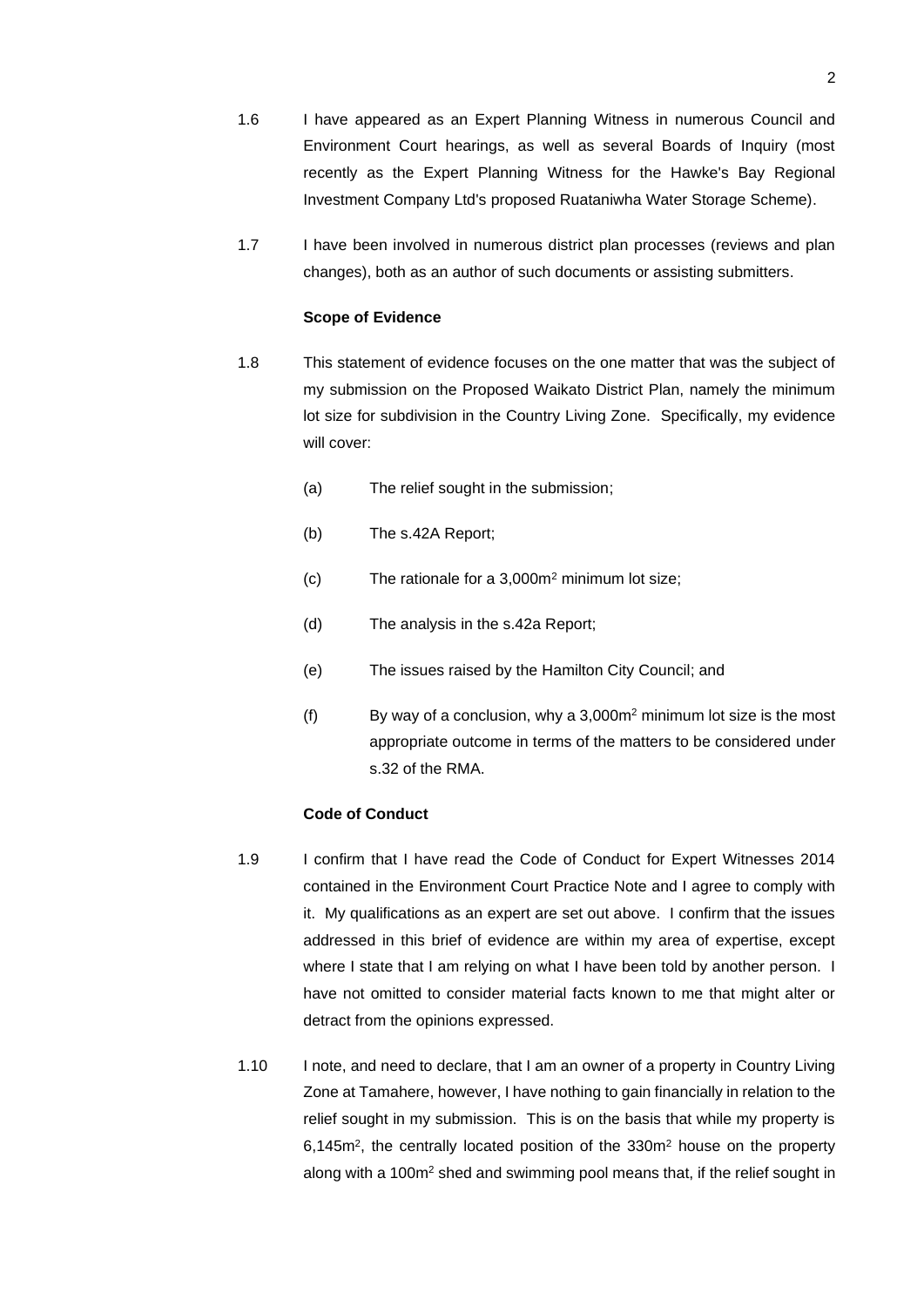my submission is granted, any further subdivision of my property would not be an economically or realistically achievable outcome. On the basis that I do not have a vested interest in the outcome, I consider that I am able to present evidence as an Expert Planner in an impartial and objective manner in accordance with the Code of Conduct.

## **2. RELIEF SOUGHT**

2.1 I lodged a submission on the Proposed Waikato District Plan seeking the following relief:

> *"Amend Rule 23.4.2(a)(i) to provide for a net site area of at least 3,000m² for subdivision in the Country Living Zone."*

## **3. SECTION 42A REPORT**

- 3.1 I have read the s.42A Report prepared by Ms Susan Chibnall in relation to the Country Living Zone. It helpfully includes the following series of maps (presented as Figure 1) showing the location of the areas zoned Country Living Zone in the Waikato District.
- 3.2 As can be seen from Figure 1, the Country Living Zone is variously located on the fringe of, or in close proximity to, urban centres. Substantial areas are located at Te Kauwhata and around Ngaruawahia and extending north towards Taupiri. Tamahere is the largest area of Country Living Zone in proximity to Hamilton City and, in contrast to other areas, is well established.
- 3.3 Section 8.5 of the s.42A Report discusses the submissions seeking changes to the minimum lot size in the Country Living Zone. The s.42A report recommends that the relief sought in my submission be rejected, whereby the current minimum lot size of 5,000m<sup>2</sup> is retained.
- 3.4 The reasons advanced by Ms Chibnall in support of her recommendation in relation to my submission are discussed later in my evidence.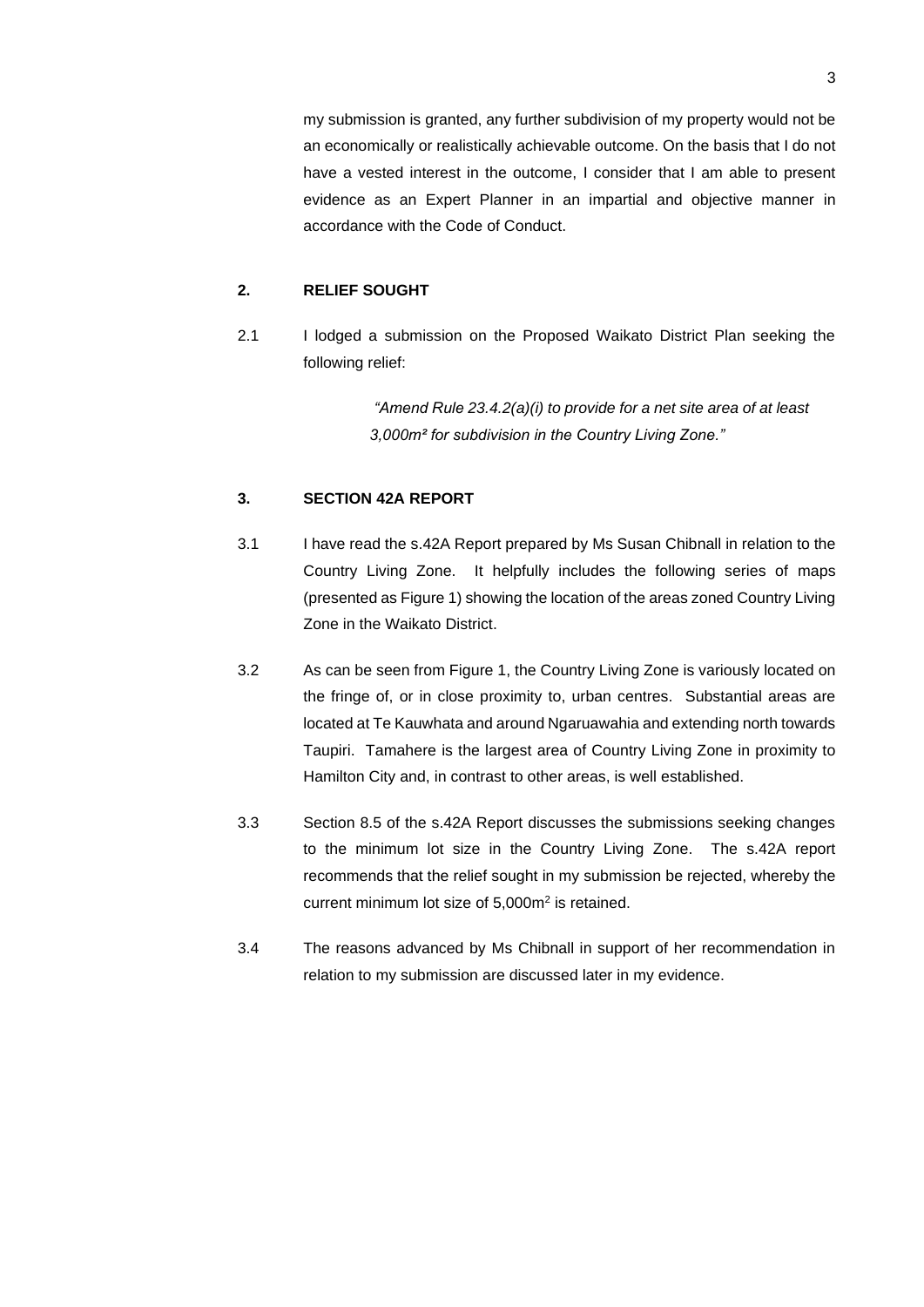

**Figure 1 – Areas zoned Country Living Zone in the Waikato District**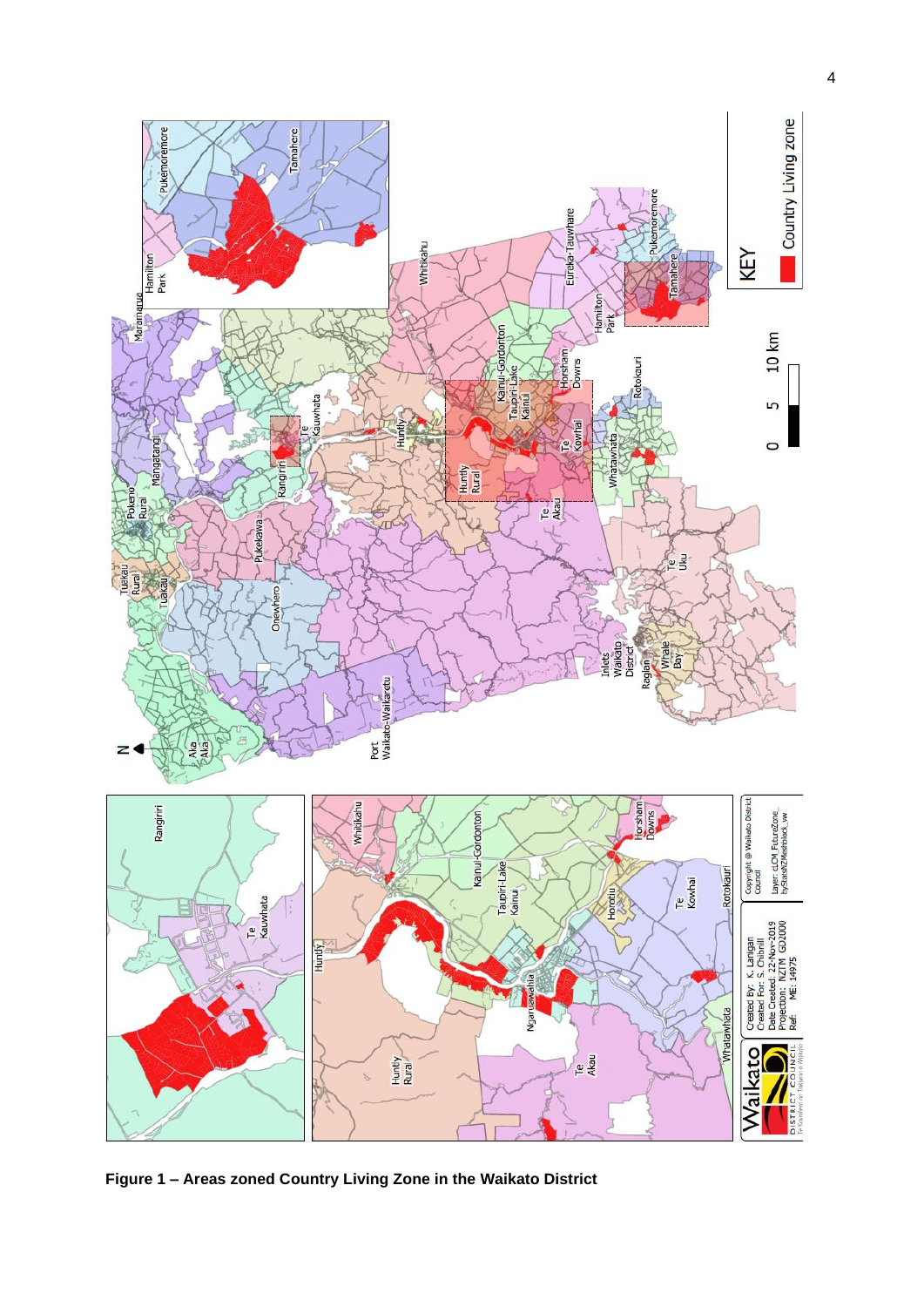## **4. RATIONALE FOR A 3,000m<sup>2</sup> MINIMUM LOT SIZE**

- 4.1 As a resident within the Country Living Zone (at Tamahere) for the last decade (and my knowledge of other areas zoned Country Living Zone in the Waikato District), I believe I have a good understanding of the land use pattern and the nature of land use activities that has resulted from the current minimum lot size of 5,000m<sup>2</sup> . This section of my evidence discusses:
	- $\blacksquare$  The consequences of the current minimum lot size of 5,000 $m^2$ ;
	- $\blacksquare$  The benefits of the minimum lot size being reduced to 3,000m<sup>2</sup>; and
	- Why a minimum lot size of less than 3,000m<sup>2</sup> is not appropriate.

## Consequences of the Current Minimum Lot Size of 5,000m<sup>2</sup>

4.2 While the zone in question is called the 'Country Living Zone', it is, in reality, a Large Lot Residential Zone. Ms Chibnall<sup>1</sup> expresses an opinion that the Country Living Zone is most closely aligned to the Rural Lifestyle Zone in the National Planning Standards, which is described as follows:

> "Areas used predominantly for a residential lifestyle within a rural environment on lots smaller than those of the General rural and Rural production zones, while still enabling primary production to occur." (emphasis added)

- 4.3 As will be explained in more detail at the hearing (with the benefit of aerial photography and photographs taken at ground level), any notion that the Country Living Zone still enables primary production largely relates only to the land that has yet to be subdivided into large residential lots or is otherwise constrained in terms of its lot size by virtue of being located within the Airport Subdivision Control Boundary (i.e. where there are larger lots).
- 4.4 In any event, post subdivision, any rural production is at such a small scale as to be a negligible contribution to the character of the Country Living Zone or the economic prosperity of the rural economy. In fact, many of the subdivisions (including my own property) include covenants prohibiting the keeping of livestock or particular types of livestock). Other such covenants include clauses concerning noise, smell and controls on buildings and/or landscaping that further erode any opportunity for primary production. A drive around most parts of Tamahere will reveal very few instances of livestock or other 'rural production' activities and most of the fences are not stock-proof. The reality is that the vast majority of properties in the Country Living Zone do not undertake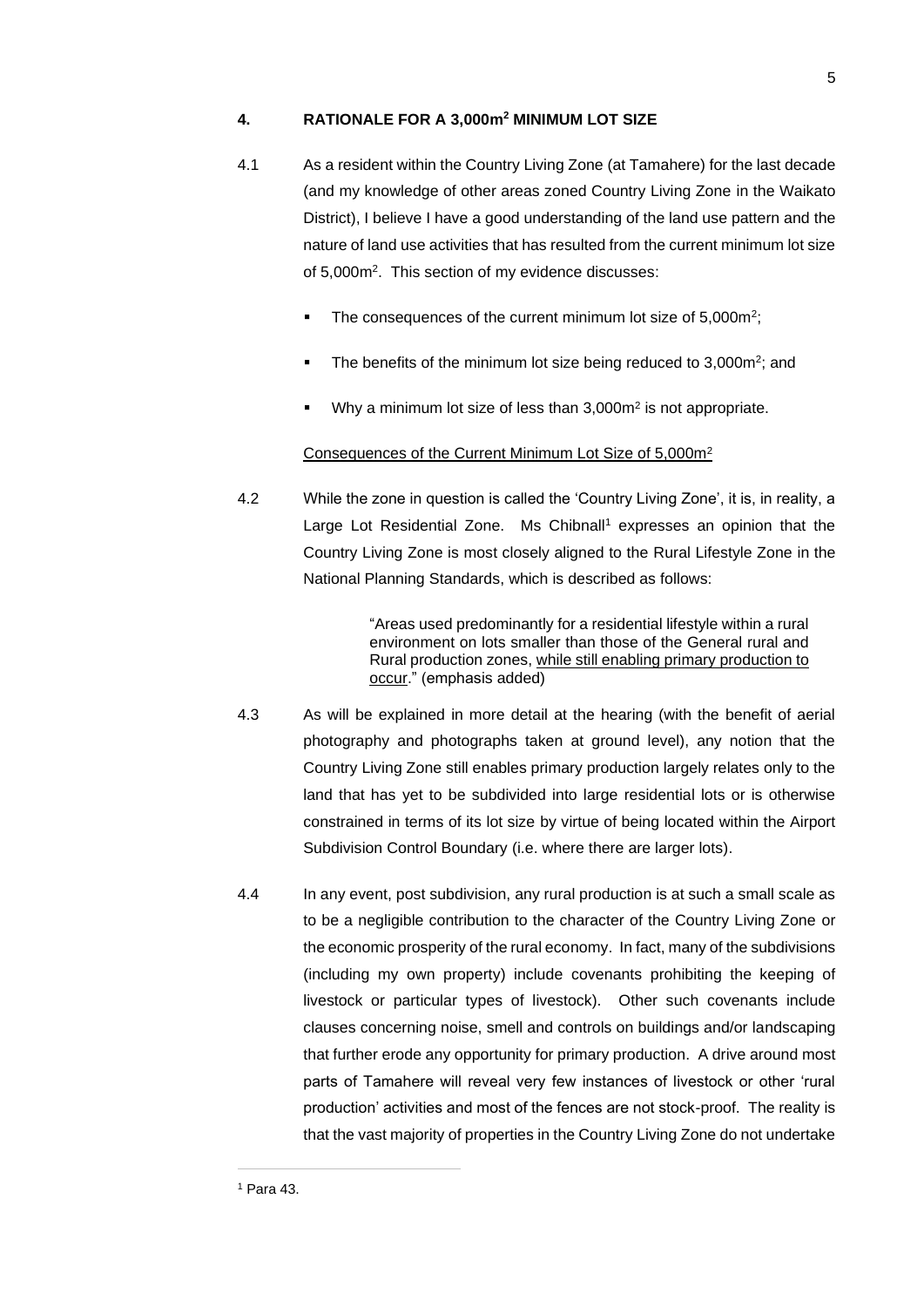rural production activities. It is an environment that is dominated by large houses surrounded by large areas of mown lawn and perimeter plantings.

4.5 In my opinion, in terms of land use character, the Country Living Zone is more closely aligned with the Large Lot Residential Zone, described in the National Planning Standards as follows:

> "Areas used predominantly for residential activities and buildings such as detached houses on lots larger than those of the Low density residential and General residential zones, and where there are particular landscape characteristics, physical limitations or other constraints to more intensive development."

- 4.6 Ms Chibnall<sup>2</sup> refers to the absence of infrastructure, such as footpaths, street lights and reticulated water and wastewater, being a defining characteristic. By way of example, Tamahere has footpaths, a water supply (albeit only a trickle supply) and some street lighting.
- 4.7 The absence of a mains pressure water supply and sewage reticulation is the "physical limitation" constraining more intensive development (at least below 2,500m<sup>2</sup>)<sup>3</sup> referred to in the description of Large Lot Residential Zone in the National Planning Standards.
- 4.8 While I accept there is a high level of residential amenity created, in my opinion, the current minimum lot size of  $5,000m^2$  results in a grossly inefficient use of land. Well over half of the land area of most of the subdivided lots within the Country Living Zone is lawn – usually mown with a ride-on lawnmower (or nowadays sometimes a robot lawnmower, because people do not want to spend hours mowing lawns)<sup>4</sup>. It is my opinion that a similar level of amenity is achievable with a minimum lot size of 3,000m<sup>2</sup> (bearing in mind that there will still be many lots that are larger than that, particularly in areas that have already been subdivided and developed).
- 4.9 With the rigidly applied minimum lot size of 5,000m<sup>2</sup>, there is no variety of lot sizes available for people who want a larger (than standard urban sized) residential lot, but not of such a size (and cost) that is currently available to the market. There is a very limited opportunity for a 1,000m<sup>2</sup> lot (and an even lesser opportunity for a 3,000m<sup>2</sup> unsewered lot) in the two Village Zones in the Waikato District (located only at Tuakau and Te Kowhai). However, beyond Tuakau and Te Kowhai, there are no residential lots able to be created anywhere in the Waikato District of sizes between 3,000m<sup>2</sup> and 5,000m<sup>2</sup>. This

<sup>2</sup> Para 44.

<sup>&</sup>lt;sup>3</sup> For reasons related to the management of sewage discussed later in my evidence.

<sup>4</sup> For example, it takes over 1.5 hours to mow the lawns at my house with a ride-on lawnmower.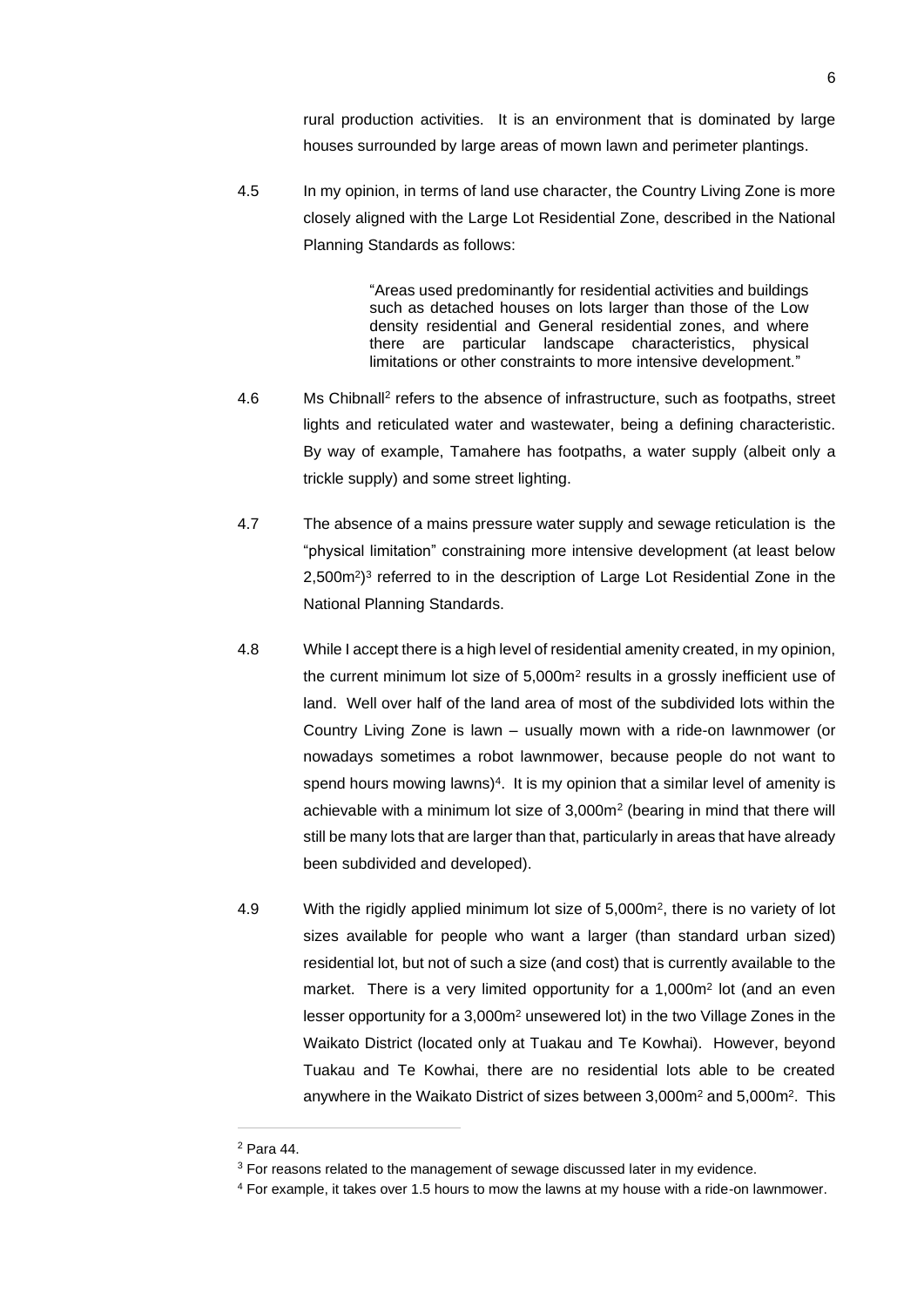is the only range in lot sizes, that is not available to the market, yet (as will be explained below) is likely to best meet market demand for larger residential lots in the most efficient manner in terms of land utilisation.

### Benefits of a Minimum Lot Size of 3,000m<sup>2</sup>

- 4.10 The proposed amendment to the minimum net site area of 3,000m² provides the opportunity to:
	- Provide for a more efficient use of land in relation to any 'greenfield' subdivision (i.e. land that has not yet been subdivided for large lot residential purposes); and/or
	- Provide for a reconfiguration of existing lots where the boundaries of two or more existing lots could be reconfigured to create one or more additional lots (all of which would have a net site area of at least 3,000m<sup>2</sup>).
- 4.11 The second situation outlined above is likely to be a minor component of any future subdivision due to the manner in which established lots have been developed (discussed in more detail later in my evidence). The vast majority of new lots of a greater density would be associated with greenfield subdivision which would then create their own, slightly different, character compared to areas that have already been subdivided and developed.
- 4.12 The sort of activities that occur on lots within the Country Living Zone typically include one or more of the following:
	- A house (usually of a larger than average size);
	- A driveway and vehicle parking areas (often sealed);
	- A swimming pool;
	- A tennis court;
	- Gardens; and
	- A large lawn typically mown with a ride-on lawnmower.
- 4.13 Even if a land owner wishes to undertake all of the activities listed above on their property in the Country Living Zone, they would easily be able to occur in a compliant manner (including in relation to setbacks) on a property of 3,000m<sup>2</sup> and still have a large area of lawn to mow. Note that there is no maximum lot size in the Country Living Zone (and no maximum proposed) so there will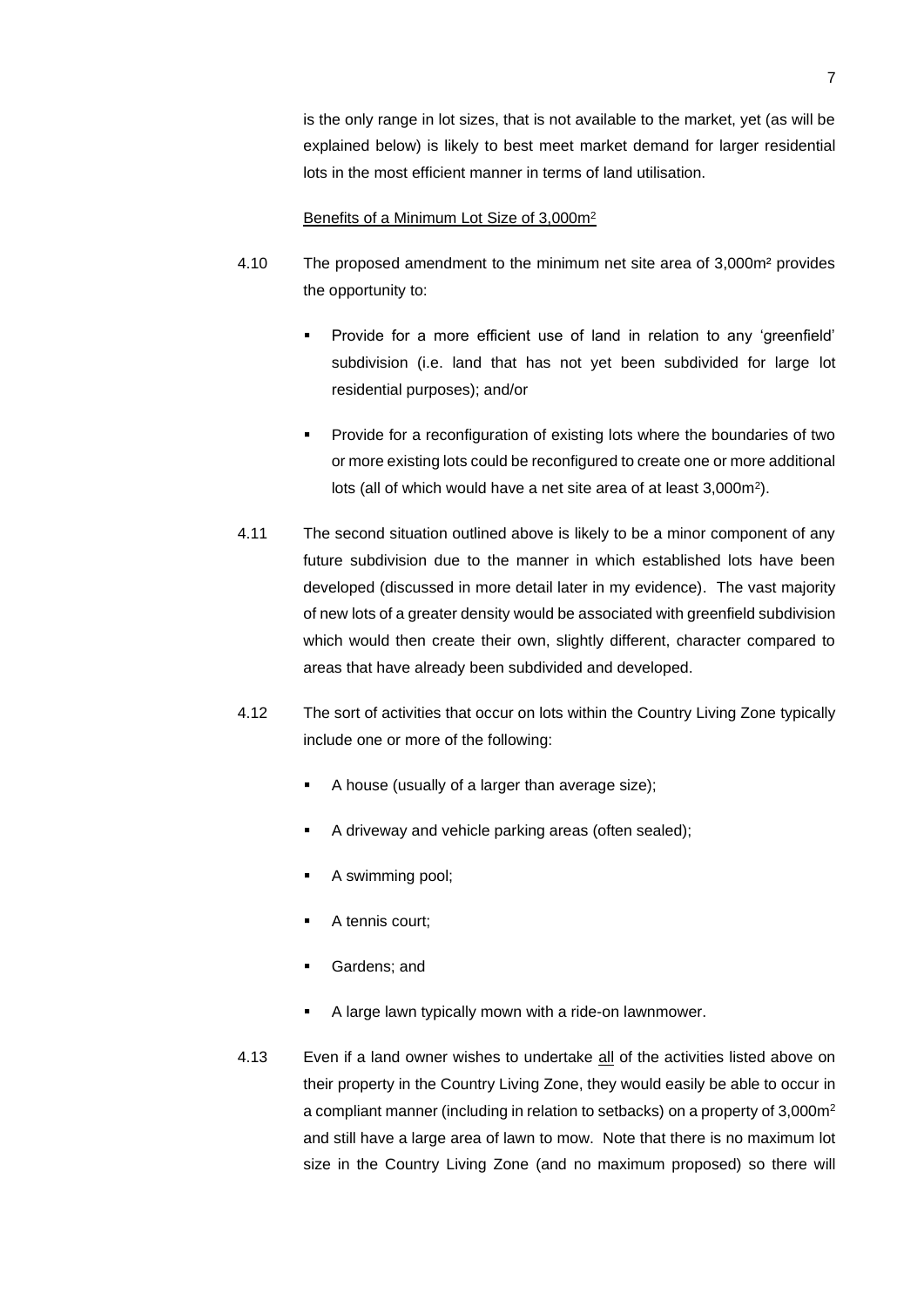always be a variety of lot sizes of 5,000m<sup>2</sup> or larger available to the market due to historical patterns of subdivision and development or new subdivisions that offer a variety of lot sizes.

- 4.14 A key benefit of the recommended 3,000m<sup>2</sup> minimum lot size is that it will result in a much more efficient utilisation of land (a natural resource). Section 7(b) of the RMA includes *"the efficient use and development of natural and physical resources"* as a matter that *"In achieving the purpose of this Act, all persons exercising functions and powers under it, in relation to managing the use, development, and protection of natural and physical resources, shall have particular regard to"*. The current regime has resulted in a significant amount idle land used for no productive purpose.
- 4.15 Furthermore, a more efficient use of land within the areas currently identified as Country Living Zone will reduce pressure on additional areas of productive Rural Zone land being used for large lot residential purposes in the future (i.e. the identified land resource for large lot residential purposes in the Country Living Zone will meet market demand for a longer period into the future) whist also providing limited relief for greenfield urban expansion.

### Why a Minimum Lot Size of less than 3,000m<sup>2</sup> is Not Appropriate

- 4.16 I agree with the s.42A Report to the extent that it concludes that a minimum lot size of less 3,000m<sup>2</sup> is inappropriate (but I reach that conclusion for different reasons).
- 4.17 As far as I am aware, all of the land in the Country Living Zone is 'unsewered' (and will continue to be so), meaning that household sewage needs to be managed and disposed of by way of a septic tank and drainage field. Rule 3.5.7.4 of the Waikato Regional Plan requires an effective disposal area for any sewage treatment and disposal system of not less than 2,500m<sup>2</sup>. This is one of the key reasons why a smaller lot size of less than  $2,500m^2$  (as sought by several other submitters) is not realistic and the 3,000m<sup>2</sup> minimum lot size that I have proposed provides a margin for error or buffer in this regard. I note that Waikato District Council has obviously accepted this logic in relation to unsewered lots in the Village Zone at Tuakau and Te Kowhai where a 3,000m<sup>2</sup> minimum lot size applies.<sup>5</sup>

 $5$  Rule 24.4.2 of the PWDP provides for a minimum lots size of 1,000 $m<sup>2</sup>$  where a lot is connected to public water and wastewater infrastructure and  $3,000m<sup>2</sup>$  where the lot is not connected to public water and wastewater infrastructure.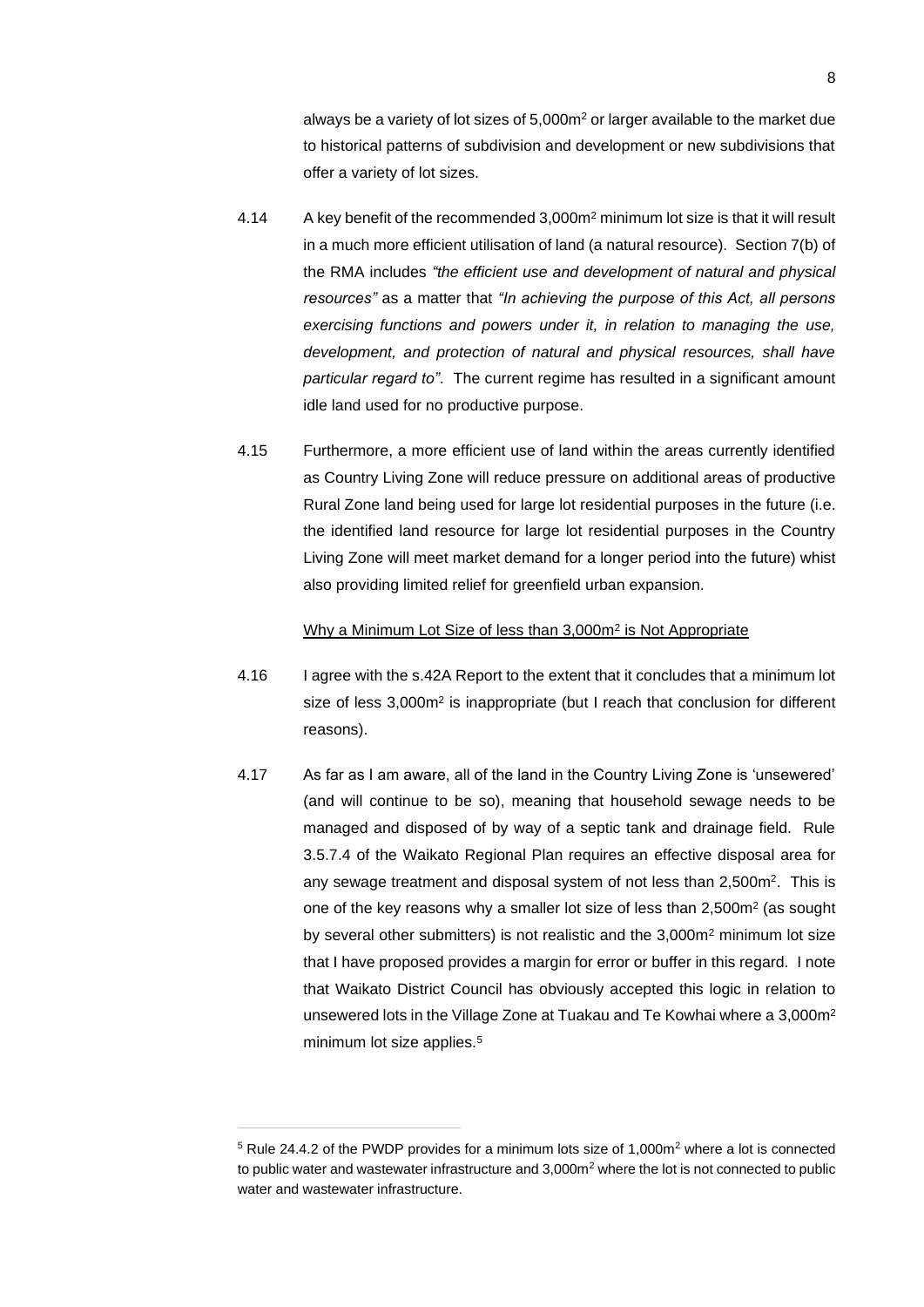### **5. ANALYSIS IN THE S.42A REPORT**

5.1 The analysis in the s.42A Report in relation to the minimum lot size commences with the following statement:

> "In order to consider the most appropriate lot size for subdivision within the Country Living Zone, Council's GIS has undertaken an analysis of the current lot sizes in this zone and the theoretical potential subdivision, given a range of minimum lot sizes."

5.2 It appears from the above statement and the analysis that follows it, that the premise being advanced in the s.42A Report is that if there is an increase in the lot yield compared with the status quo, that must be a bad outcome. It is fairly obvious that any proposed reduction in the minimum lot size will result in a greater lot yield. As previously noted, this will mostly be the case in relation to greenfield land which has yet to be subdivided and will only include some limited amount of further subdivision of larger lots which have previously been subdivided.

## Potential Lot Yield and Theoretical Additional Number of Lots

- 5.3 In her s.42A Report, Ms Chibnall states that there is a total of 2,442 existing titles within the various parts of the Waikato District zoned Country Living Zone.<sup>6</sup> She then presents an analysis of the potential lot yield and theoretical additional number of lots at a range of different minimum lots sizes. Ms Chibnall's analysis might be correct in relation to the prospect of a minimum lot size of 1,000m<sup>2</sup> or 2,000m<sup>2</sup> on the assumption that all existing lots are at least 5,000m<sup>2</sup> and are therefore 'sub-dividable'.
- 5.4 However, Ms Chibnall's analysis of potential lot yield and theoretical additional number of lots associated with a minimum lot size of 3,000m<sup>2</sup> (or larger) is incorrect. It is only the existing lots that are 6,000m<sup>2</sup> or larger which are potentially sub-dividable if a minimum lot size of 3,000m<sup>2</sup> is adopted.<sup>7</sup> To get an accurate picture of the potential lot yield and theoretical additional number of lots, I have obtained the data used by Ms Chibnall from the Council's GIS system.

<sup>6</sup> Para 589.

<sup>&</sup>lt;sup>7</sup> It is also unclear how Ms Chibnall calculates a total of 1,404 "theoretical additional lots" if the status quo is maintained. Surely, there are no 'additional' lots beyond the potential lot yield under that scenario.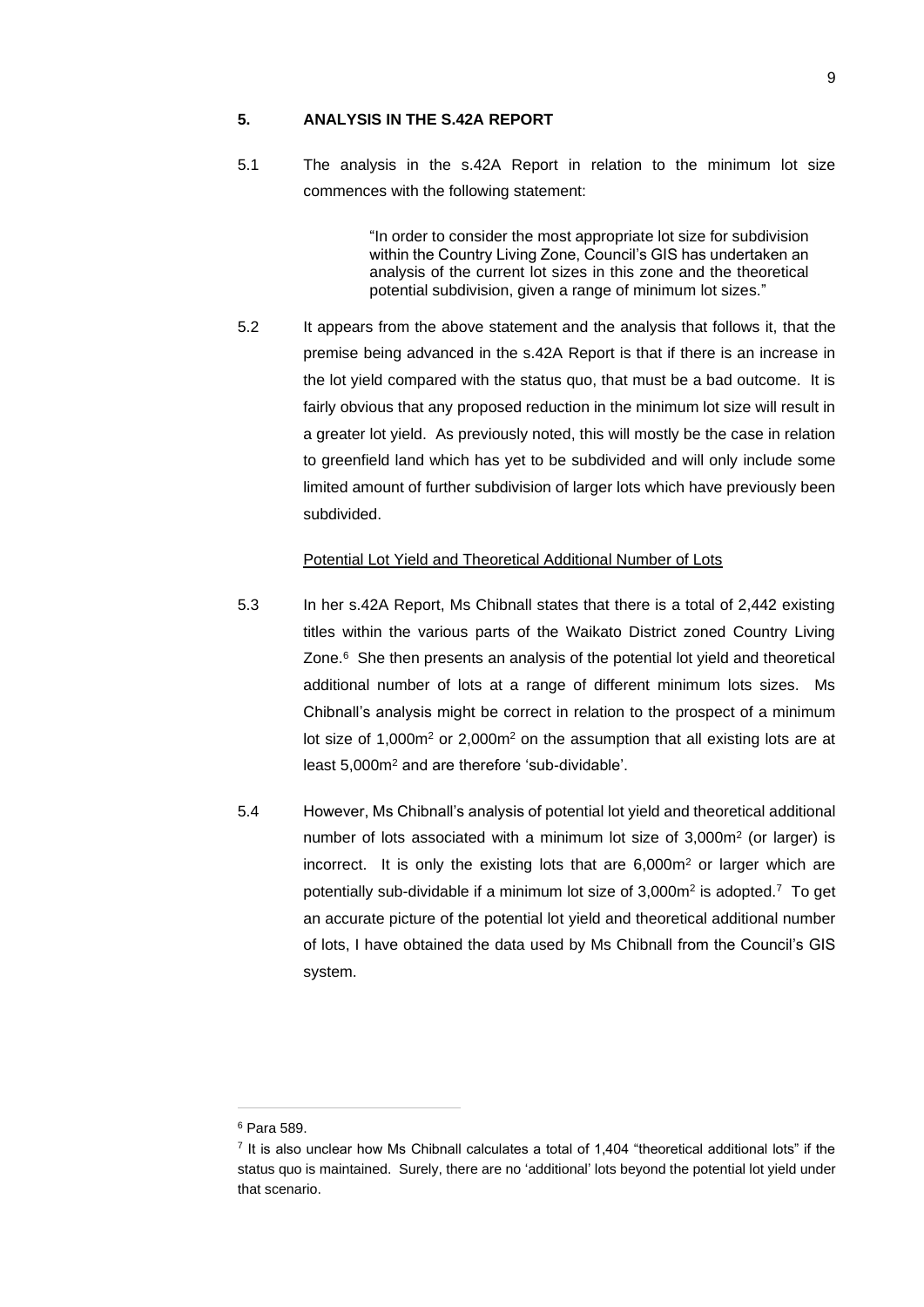- 5.5 Of the 2,442 lots within the Country Living Zone, a total of 543 lots are 10,000m<sup>2</sup> or larger<sup>8</sup> , meaning that they can be subdivided under the status quo with a minimum lot size of 5,000m<sup>2</sup>. Leaving aside any other constraints to subdivision<sup>9</sup> (and taking into account the greater lot yield of any titles that are 15,000m<sup>2</sup> or larger), this results in a current potential lot yield of 2,106 additional lots across all the areas zoned Country Living Zone in the Waikato District under the status quo. Most of this subdivision potential relates to larger lots which have yet to be subdivided for large lot residential purposes.
- 5.6 Within the Hamilton Area of Interest<sup>10</sup>, there are 431 lots that are 10,000m<sup>2</sup> or larger<sup>11</sup> within the Country Living Zone. With a minimum lot size of 5,000m<sup>2</sup> (and taking into account the greater lot yield of any titles that are 15,000m<sup>2</sup> or larger) the current potential lot yield is 1,428 additional lots. Again, most of this subdivision potential relates to larger lots which have yet to be subdivided for large lot residential purposes.
- 5.7 Repeating the same analysis above with a minimum lot size of 3,000m<sup>2</sup>, would mean that there is a current potential lot yield of  $4,786$  additional lots<sup>12</sup> across all the areas zoned Country Living Zone in the Waikato District and a potential lot yield of 3,454 additional lots<sup>13</sup> within the Hamilton Area of Interest. These results are illustrated in the following graph (Figure 2).

<sup>&</sup>lt;sup>8</sup> Excluding such lots within the Urban Expansion Area and the Airport Subdivision Control Boundary – these lots have been excluded because subdivision is either a prohibited activity or, at best, a non-complying activity.

<sup>&</sup>lt;sup>9</sup> Such a shape factor, significant natural areas, or other topographical limitations.

 $10$  Discussed in the evidence of Mr Luke O'Dwyer on behalf of HCC in Hearing Topic  $3 -$  Strategic Objectives (including maps).

<sup>&</sup>lt;sup>11</sup> Excluding such lots within the Urban Expansion Area and the Airport Subdivision Control Boundary – these lots have been excluded because subdivision is either a prohibited activity or, at best, a non-complying activity.

<sup>&</sup>lt;sup>12</sup> Able to be subdivided from a total of 1,280 lots that are equal to or greater than 6,000m<sup>2</sup>.

<sup>&</sup>lt;sup>13</sup> Able to be subdivided from a total of 1,079 lots that are equal to or greater than 6,000m<sup>2</sup>.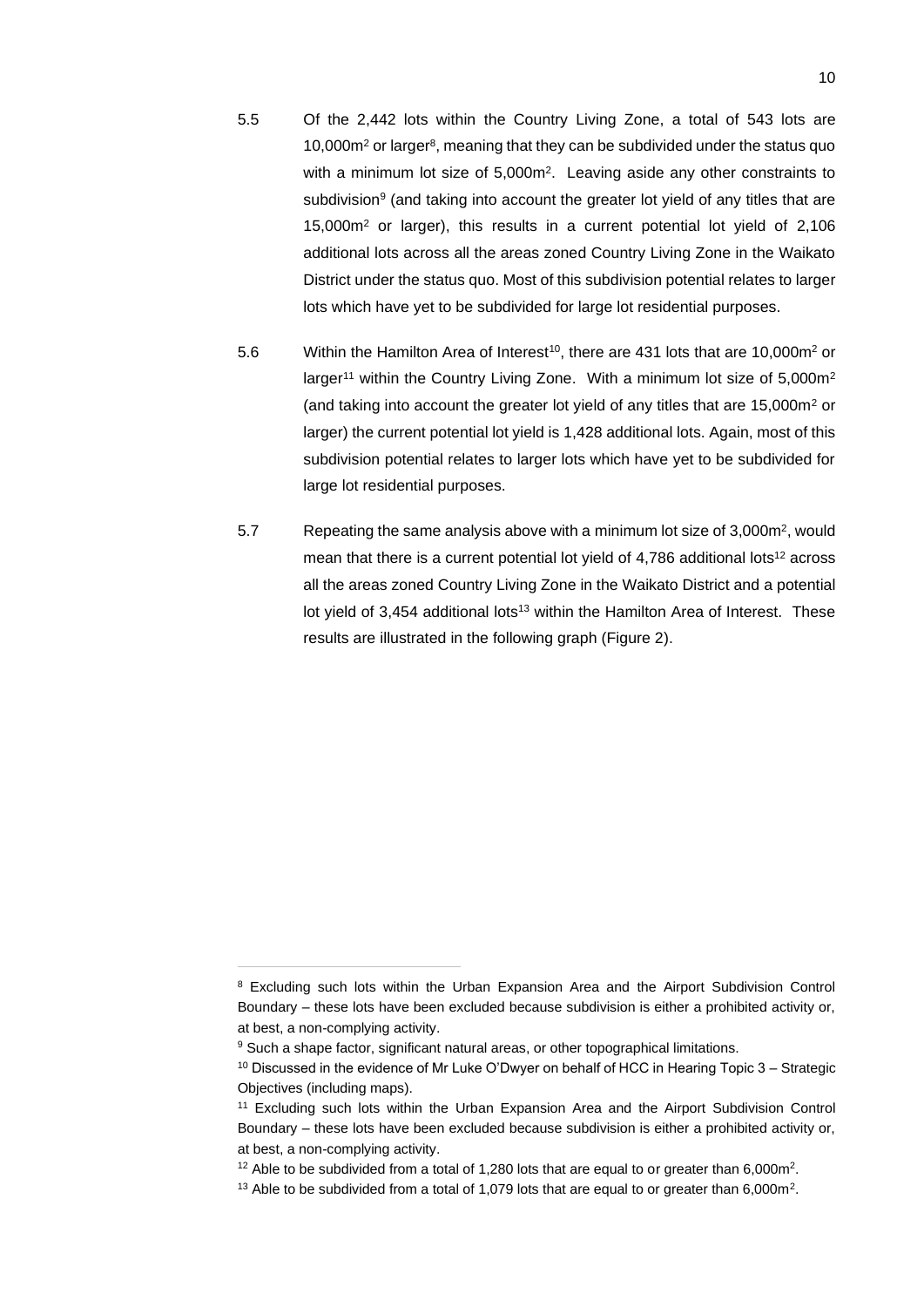

# **Figure 2 – Potential Lots Yields with 5,000m<sup>2</sup> and 3,000m<sup>2</sup> Minimum Lot Size**

- 5.8 A reduction in the minimum net site area to 3,000m<sup>2</sup> will not result in the further subdivision of the vast majority of existing lots within the Country Living Zone that have already been subdivided for large lot residential purposes. This is because most of the existing lots that have already been subdivided are less than 6,000m<sup>2</sup> and would therefore be ineligible for further subdivision under the proposed amendment, except a few that could be created with neighbours.
- 5.9 The results presented above (particularly in relation to a minimum lot size of 3,000m<sup>2</sup> ) are only a theoretical maximum in terms of lot yield. In reality, the actual lot yield will be much less. This is because many properties that are over 6,000m<sup>2</sup> have a substantial dwelling located in the middle of the property (like my own property) whereby it would be impossible to further subdivide without demolishing the existing dwelling and it would be uneconomic to do so. Furthermore, any subdivision activity will be limited by the ability of the market to accommodate new supply.

## Character of the Country Living Zone

5.10 The s.42A Report states: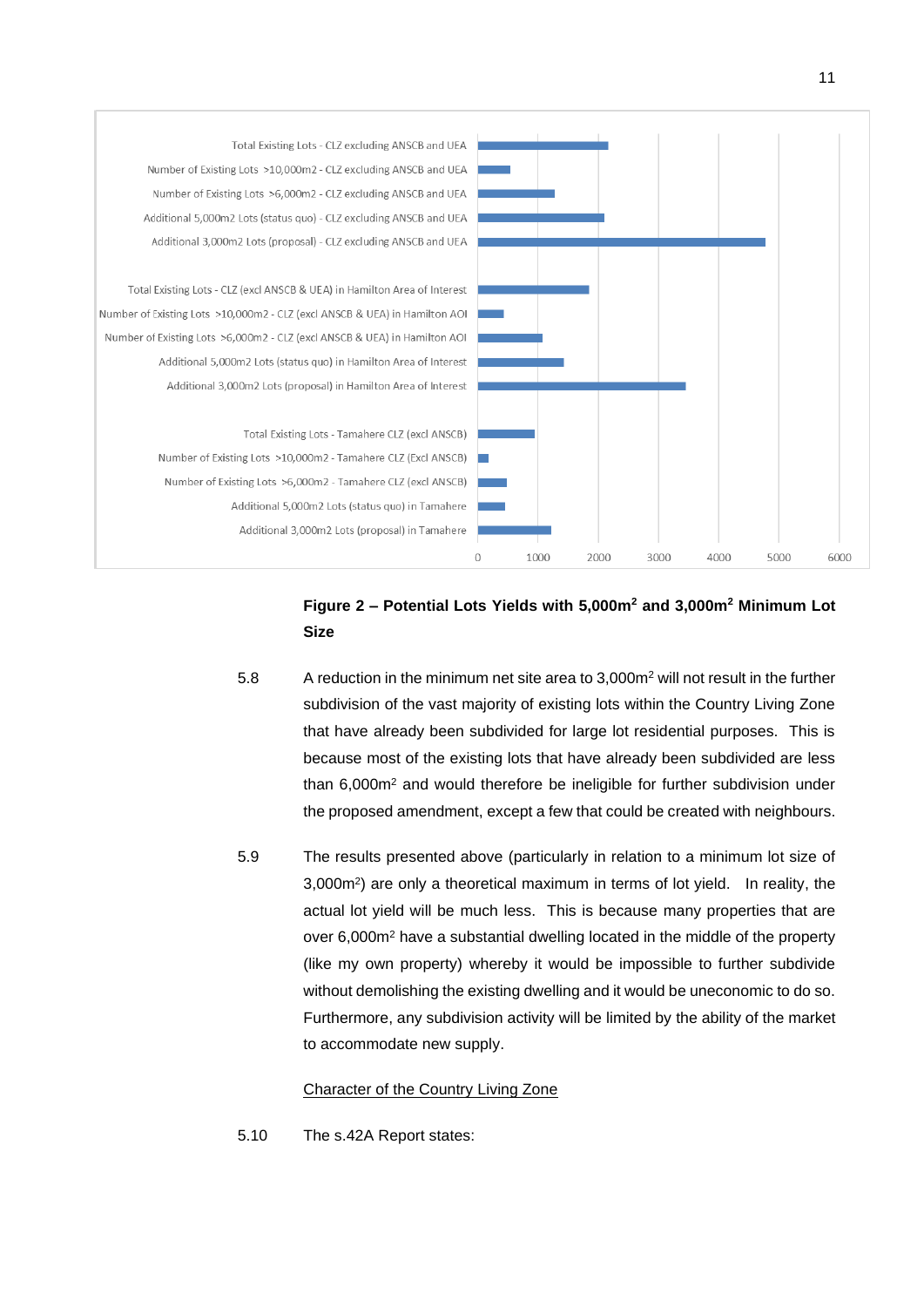"The purpose of the Country Living Zone is to be a transition between urban and rural, but to have more of a rural character" 14

5.11 Anyone taking a drive around the developed parts of the Country Living Zones (i.e. where they have already been subdivided in accordance with the current subdivision rules) will observe that the character of the area is far more residential (specifically large lot residential) than anything that can be described as rural in character. As previously discussed, the character of the Country Living Zone is characterised by a dominance of large houses surrounded by large lawns. It is just residential development at a much larger scale and separation, often of higher amenity. As the zone is subdivided and developed, most rural activities cease or only continue at a hobby scale of operation at most. 15 We also now have urban speed limits on the roads in Tamahere (50 and 60km/h). I have often described Tamahere as the Beverley Flats of Hamilton (and I'm not sure that anyone would accurately describe Beverley Hills in California, which has much larger lots sizes, as being 'rural' in character).

### Comparison with the Village Zone

5.12 Ms Chibnall seeks to ensure that there is a clear distinction between the nature (and associated subdivision standards) of the Village Zone and the Country Living Zone. As previously discussed, there are only two Village Zones in the Waikato District – at Te Kowhai and Tuakau. They provide the only two opportunities to have a lot size of between 1,000m<sup>2</sup> and 3,000m<sup>2</sup> in the Waikato District. They do nothing to satisfy the demand for larger lot residential lots between 3,000m<sup>2</sup> and 5,000m<sup>2</sup> elsewhere in the Waikato District. In my opinion, there is no planning rationale that says you cannot have two similar types of zone. Compare, for example, the subtle distinction between different residential zones in many urban areas (usually based on small differences in terms of density).

### Objectives and Policies

5.13 Section 5.6 of the Proposed Waikato District Plan sets out the following objective and policies in relation to the Country Living Zone.

<sup>14</sup> Para 596.

<sup>&</sup>lt;sup>15</sup> For example, I have four chickens on my property and my neighbour has three lamas (which are just pets).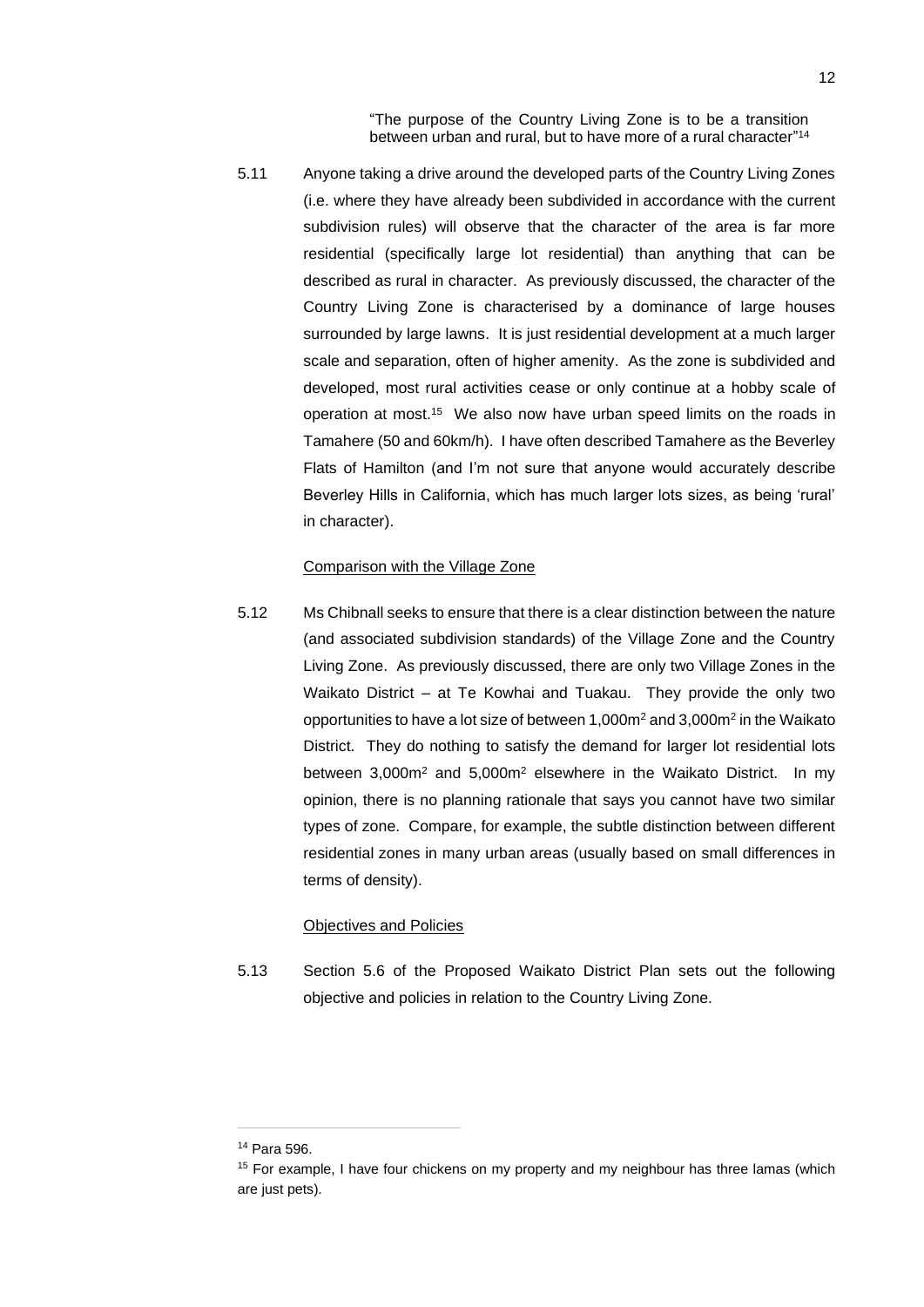### **5.6.1 Objective – Country Living Zone**

(a) Subdivision, use and development in the Country Living Zone maintains or enhances the character and amenity values of the zone.

### **5.6.2 Policy – Country Living character**

- (a) Any building and activity within the Country Living Zone are designed, located, scaled and serviced in a manner that does not detract from the character of the area by:
	- (i) Maintaining the open space character;
	- (ii) Maintaining low density residential development;
	- (iii) Recognising the absence of Council wastewater services and lower levels of other infrastructure.
- (b) Maintain views and vistas of the rural hinterland beyond, including, where applicable, Waikato River, wetlands, lakes, and the coast.
- (c) Maintain a road pattern that follows the natural contour of the landform.
- (d) Ensures that the scale and design of any nonresidential activities maintains the open rural character and addresses site specific issues such as on-site servicing, and transport related effects.
- (e) Requires activities within the Country Living Zone to be self-sufficient in the provision of water supply, wastewater and stormwater disposal, unless a reticulated supply is available.

### **5.6.3 Policy – Subdivision within the Country Living Zone**

- (a) Subdivision, building and development within the Country Living Zone ensures that:
	- (i) The creation of undersized lots is avoided where character and amenity are compromised;
	- (ii) new lots are of a size and shape to enable sufficient building setbacks from any boundary;
	- (iii) building platforms are sited to maintain the character of the Country Living Zone and are appropriately-positioned to enable future development;
	- (iv) existing infrastructure is not compromised;
	- (v) existing lawfully-established activities are protected from reverse sensitivity effects.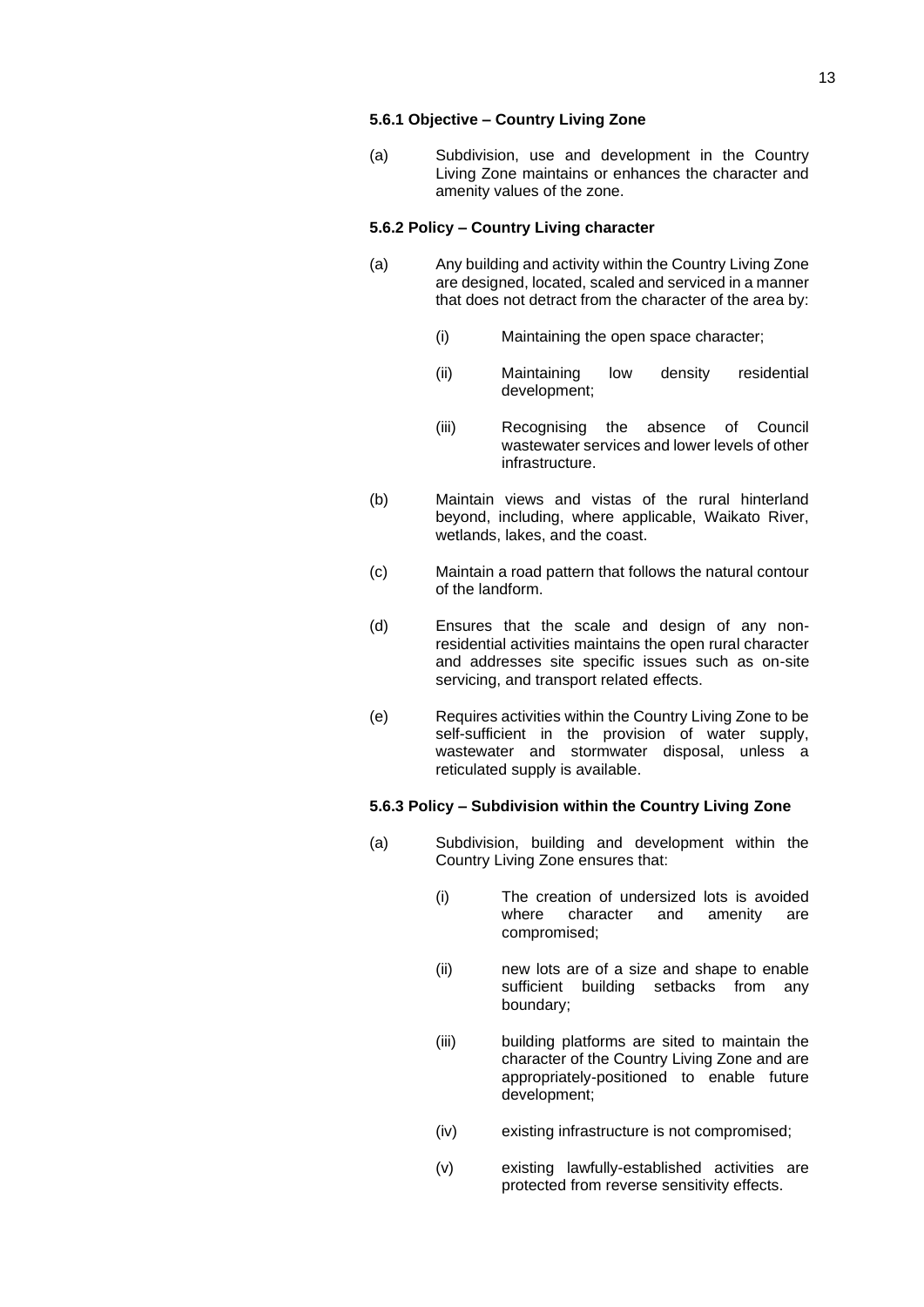5.14 All of the outcomes sought to be achieved in the objective and policies quoted above can easily be achieved with a minimum net site area of 3,000m<sup>2</sup> . This is particularly the case whereby most of the new development at a greater density will occur in greenfield areas and will not alter the character of areas that have already been subdivided and developed. At this scale of subdivision and development, any difference in the character and amenity of lots between 3,000m<sup>2</sup> and 5,000m<sup>2</sup> will be minimal.

### **6. SUBMISSION BY HAMILTON CITY COUNCIL**

- 6.1 HCC lodged a further submission in opposition to the relief sought in my submission (Ref: FI397.198). The following responds to the aspects of the evidence of Ms Laura Galt on behalf of HCC relating to the minimum lot size in the Country Living Zone. It also responds to various comments in the evidence of Mr Luke O'Dwyer on behalf of HCC<sup>16</sup> (which is referred to in Ms Galt's evidence).
- 6.2 The evidence of Ms Galt<sup>17</sup> states that "allowing smaller lot sizes (3000m<sup>2</sup>) in *the CLZ would significantly increase the capacity / number of lots provided by the CLZ"*. There will be an increase in potential lot yield, which will result in a more efficient utilisation of the finite land resource (particularly for greenfield subdivision) which is in accordance with s.7(b) of the RMA. With a 3,000m<sup>2</sup> minimum lot size, the potential lot yield within the Hamilton Area of Interest is 3,454 lots spread over a range of areas (a large proportion of which will obtain goods and services from urban areas such as Huntly and Ngaruawahia which are closer than Hamilton). This compares with 1,428 additional lots that can be created within the Hamilton Area of Interest under the status quo (a difference of 2,026 lots).
- 6.3 If we look at Tamahere (which appears to be the area of greatest concern to HCC), 1,219 additional lots could be created with a minimum lot size of 3,000m<sup>2</sup> , compared with 449 additional lots that can be created under the status quo (a difference of 770 lots).

### Demand for Services

6.4 Ms Galt raises a concern<sup>18</sup> about an increase in the demand for services associated with a reduction in the minimum lot size (and a corresponding

<sup>16</sup> Presented in relation to Hearing Topic 3 – Strategic Objectives.

<sup>17</sup> Para 67.

<sup>18</sup> Para 68.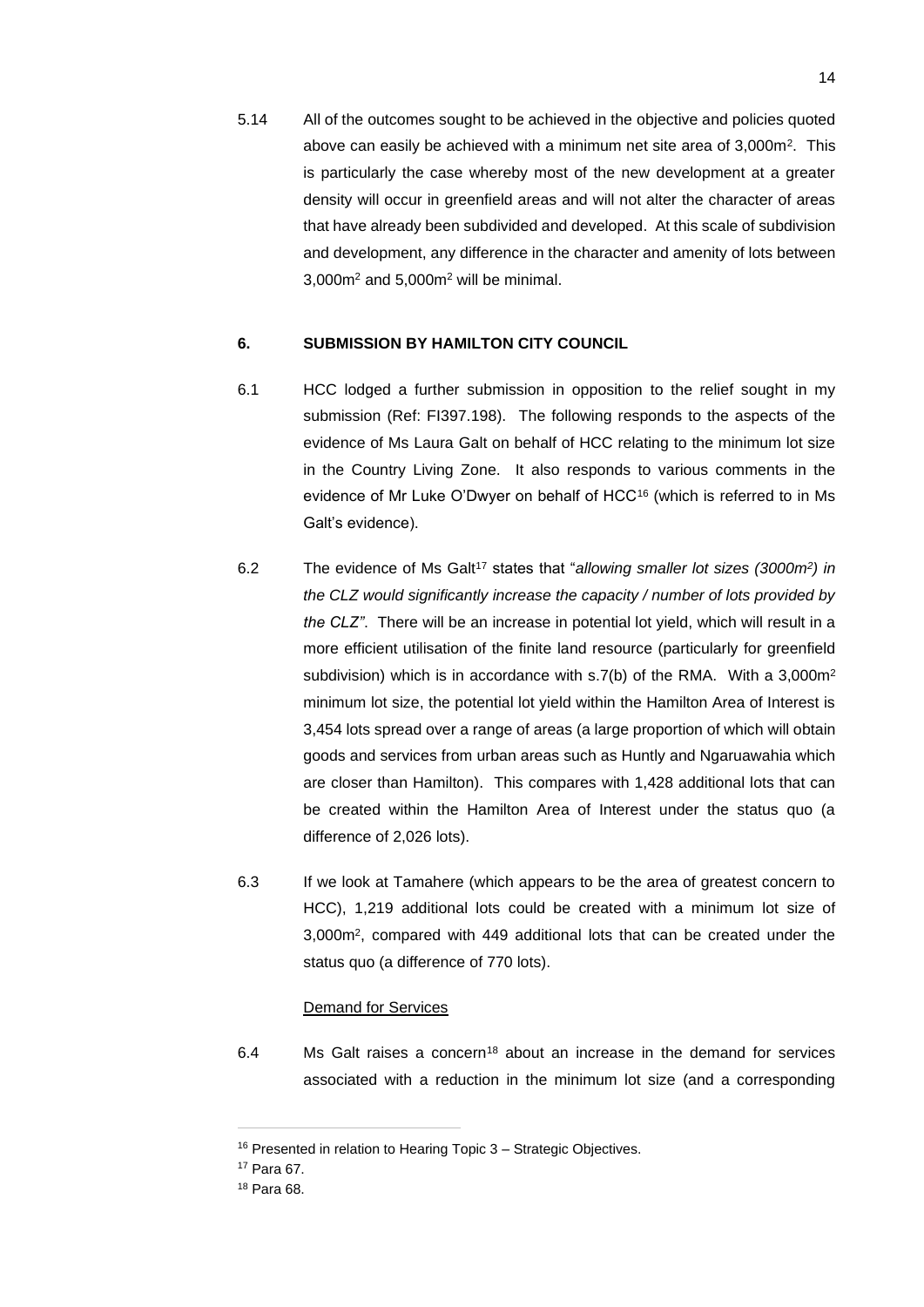increase in the density of development) within the areas zoned Country Living Zone within the Hamilton Area of Interest. Specifically, she raises concerns about impacts on transport, three waters and social infrastructure. Ms Galt provides no evidence in support of her concerns about any increased demand for services (but includes a footnote cross-referencing the evidence of Mr O'Dwyer).

## 6.5 In relation to Tamahere, Mr O'Dwyer states<sup>19</sup>:

"The quantum and form of development of rural residential development within Tamahere has also created impacts on Hamilton's infrastructure, namely hard infrastructure such as roads/water but also soft infrastructure such as libraries and schools. Importantly, the large expanses of lowdensity development, will undoubtedly make it impossible or very expensive to ever fully urbanise this area. Also providing urban standard infrastructure such as footpaths and cycleways, water supply, street lighting and roading is expensive for Council and/or residents alike."

- 6.6 I do not understand why the potential effects raised by Mr O'Dwyer are of concern to HCC. Waikato District Council pays HCC for the ability for its ratepayers to use HCC public libraries. Everyone pays for tickets to go to theatres and shows irrespective of where they live. All New Zealand tax payers pay for schools, not just HCC residents. Any concerns about the provision of services within the Country Living Zone is an issue for the Waikato District Council and its ratepayers within the zone, not HCC.
- 6.7 The greatest potential for any increase in transport effects relates to the Tamahere Country Living Zone (being the largest area and close to Hamilton City). However, the impending opening of the Hamilton Section of the Waikato Expressway will create a lot of additional roading capacity within the southern parts of Hamilton City by significantly reducing the volume of traffic currently having to enter and exit the city via State Highway 1 though Hillcrest. Any additional volume of traffic from additional lots in Tamahere will be small in comparison.
- 6.8 I agree with Mr O'Dwyer where he states<sup>20</sup>:

"Many of the existing interactions [between Hamilton City and the surrounding districts] are visible on a day-to-day basis as people commute to Hamilton from outside the city's boundaries to work, study or shop. On the whole, these interactions are mutually beneficial to the City and to surrounding areas, particularly from an economic perspective."

<sup>19</sup> Para 47.

<sup>20</sup> Para 22.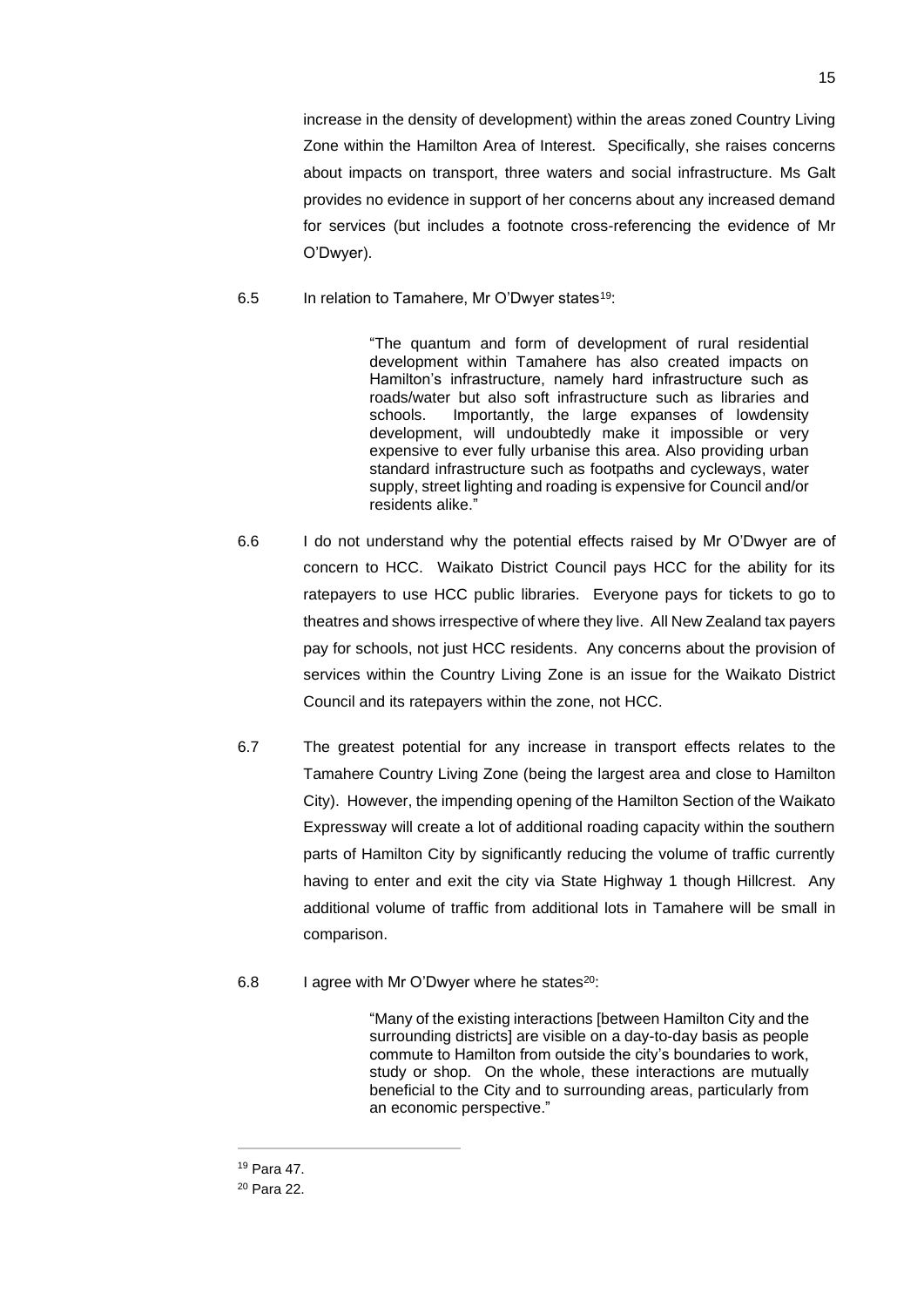- 6.9 As an example, the Skate Board Park at Tamahere is a 'destination' playground, including children coming from Hamilton City to use it (because it is so good). This illustrates that it is a case of swings and roundabouts when it comes to people in one district using the services of another.
- 6.10 Mr O'Dwyer states<sup>21</sup>:

"Future growth nodes will be in greenfield areas, including those on the edge of the City to help the sub-region accommodate projected growth, but also in and around existing towns. Such growth, will of course, need to be accompanied by significant areas of infill and increased densities to meet the requirements of the NPS-UDC, the Waikato Regional Policy Statement and the Future Proof Strategy."

- 6.11 In my opinion, the same imperatives about achieving greater densities to achieve a better utilisation of a finite land resource (without compromising the overall character of the Country Living Zone and recognising servicing constraints such as the absence of a mains pressure water supply and reticulated sewage) equally apply to the Country Living Zone.
- 6.12 Future Proof and the National Policy Statement for Urban Development Capacity include a focus on getting more out of what you have (i.e. increasing residential densities to achieve a more efficient utilisation of land).

# **7. CONCLUSION**

- 7.1 The following sets out the key conclusions of my evidence with terminology relevant to the considerations under s.32 of the RMA underlined.
- 7.2 The proposed minimum lot size of 3,000m<sup>2</sup> will result in a much more efficient utilisation of the finite land resource in accordance with s.7(b) of the RMA compared with the status quo. It will also reduce pressure on additional areas of productive Rural Zone land being used for large lot residential purposes in the future.
- 7.3 The proposed minimum lot size of 3,000m<sup>2</sup> is an effective way of achieving desirable outcomes (including economic growth and employment) that are consistent with the objectives and policies relating to the Country Living Zone. There is no downside risk associated with the adoption of minimum lot size of 3,000m<sup>2</sup> .